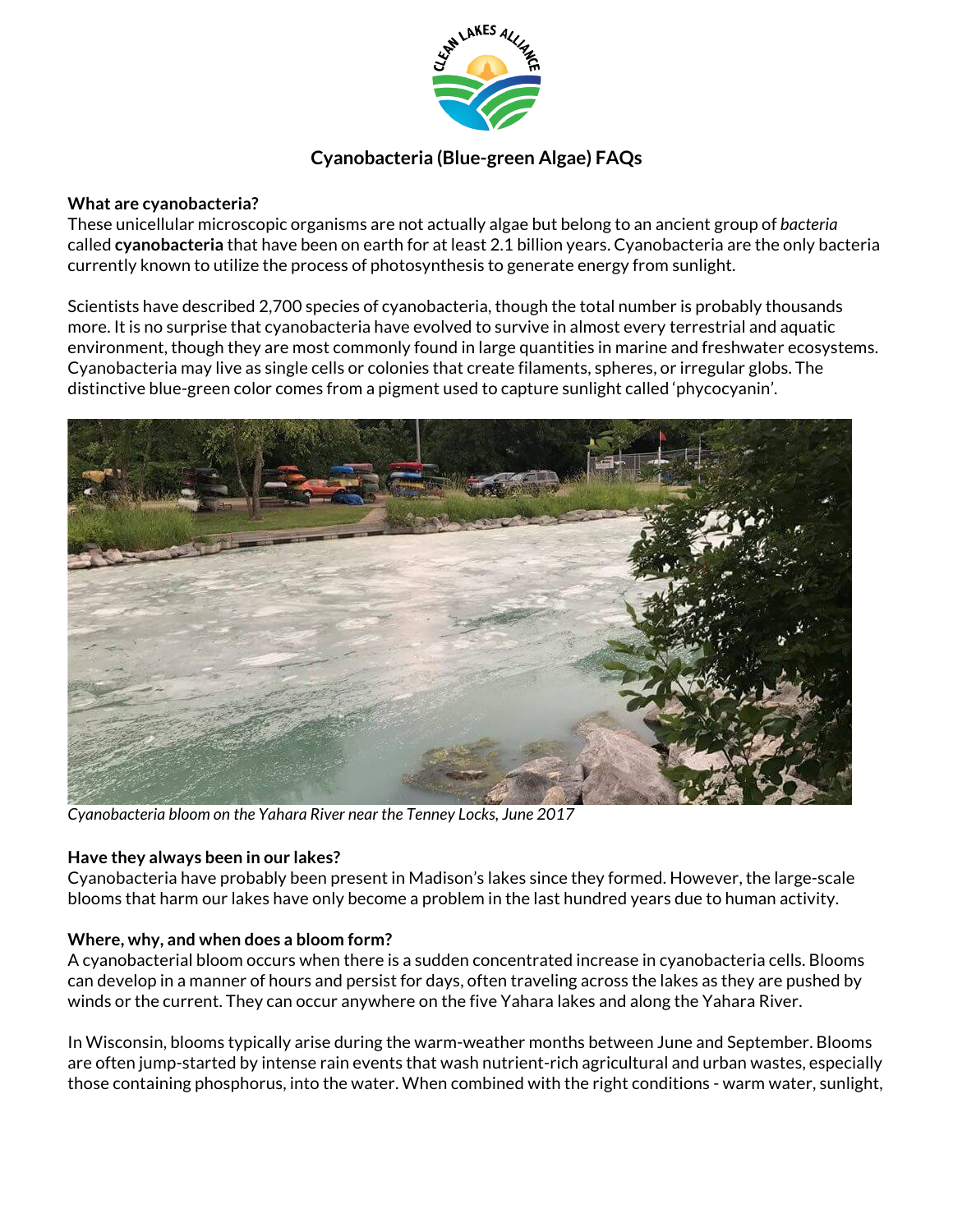and little wind - the excess phosphorus in the water creates the perfect environment for cyanobacteria to grow.

The risk of a bloom increases greatly after several days of high temperatures or intense rains, meaning that we will see more blooms as climate change continues to drive average summer temperatures upwards as well as increases the likelihood of extreme rainfalls. Tracking blooms by our network of volunteers across the Yahara lakes is thus a key objective of lakeforecast.org.

#### **How do I identify cyanobacteria?**

You will come across two big bloom-forming organisms in our lakes: green algae (not harmful to humans) and cyanobacteria (blue-green algae). If you see something green on the surface of the lake, it's likely one of these two types of blooms.

There are several ways of differentiating between cyanobacteria and green algae. First, note the color. Cyanobacteria and green algae may both appear bright green or even brown, but only cyanobacteria can showcase hues of blue and white. You can also look for a paint-like sheen or pea-soup appearance, especially if the cyanobacterial bloom has yet to start decaying.

Another effective way to differentiate between cyanobacteria and green algae is the "stick test" as shown below. Many species of green algae may appear as long, interconnected filaments, while cyanobacteria grow as single cells or colonies. Therefore, cyanobacteria will not cling together enough to hang off the end of a stick or paddle. If you reach a stick into the bloom and come up with a clump hanging off the end, you are likely looking at green algae.



*Cyanobacteria (Photo credit: Arlene Koziol) Green Algae (Photo credit: Joe Campshure & Terri Lefebvre)*

#### **When are cyanobacteria toxic?**

Many species of cyanobacteria can be present in Wisconsin lakes and rivers, but only certain species can produce toxins that cause illness. Unfortunately, there is no immediate way to know if a cyanobacterial bloom is dangerous or not without chemical testing.

If you see green specks floating in the water column, but you can still see the bottom in two to three feet of water (i.e. at knee depth), cyanobacteria may be present, but not in bloom concentrations. At this point, sensitive individuals (e.g. children, persons with compromised immune systems, pets, etc.) may want to find another place to swim.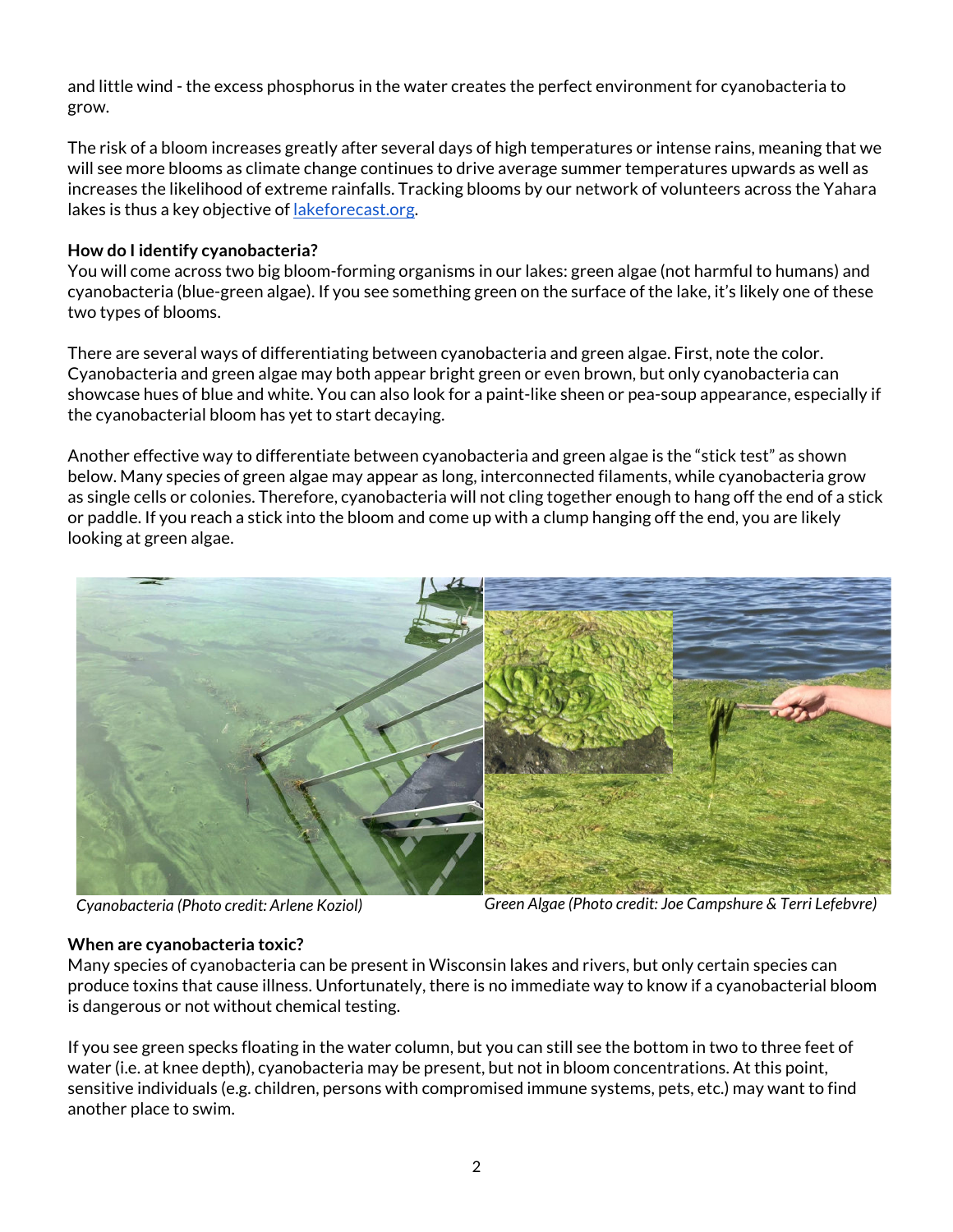Large surface scums, as pictured below, should always be avoided. These blooms may have elevated concentrations of toxins, which can be released all at once as the cells are damaged by the sun (as signaled by blue or white-colored blooms).

## **How can I be exposed to cyanobacteria?**

You can expose yourself to cyanobacterial toxins through skin contact (i.e. swimming), inhalation (e.g., when water skiing), or by swallowing contaminated water. Children and pets may be especially vulnerable to exposure, as they are more likely to drink or accidentally swallow the water.

## **Is it safe to swim in cyanobacteria contaminated water?**

No. Swimmers, boaters, and recreational lake users are urged to avoid contact with waters containing visible levels of cyanobacteria.

## **When can I go back in the water again after a toxic bloom?**

Fortunately, it is easy to avoid potentially toxic blooms because the most dangerous blooms also make the water look unappealing. The risk from a bloom is proportional to the number of cells in the water. So, if the water looks clear, your risk is probably low.

## **What are the symptoms of coming into contact with a bloom?**

Common human symptoms include respiratory issues such as difficulty breathing and congestion, dermatological symptoms such as itchy skin or the development of rashes, eye and ear infections, and other symptoms such as diarrhea or abdominal pain. Common animal symptoms include difficulty breathing, weakness, diarrhea, and even seizures.



*Large cyanobacterial blooms exhibiting green, blue, and white colors. (Photos credit: Arlene Koziol)*

#### **How does cyanobacteria impact the ecosystem?**

Just as the toxins produced by cyanobacteria can harm humans and pets, they can also adversely affect or kill other non-aquatic wildlife such as waterfowl, amphibians, and insects. Cyanobacteria blooms also reduce light penetration and oxygen concentrations in the water, harming aquatic plants, plankton, and even resulting in potential fish kills, particularly when the bloom decomposes.